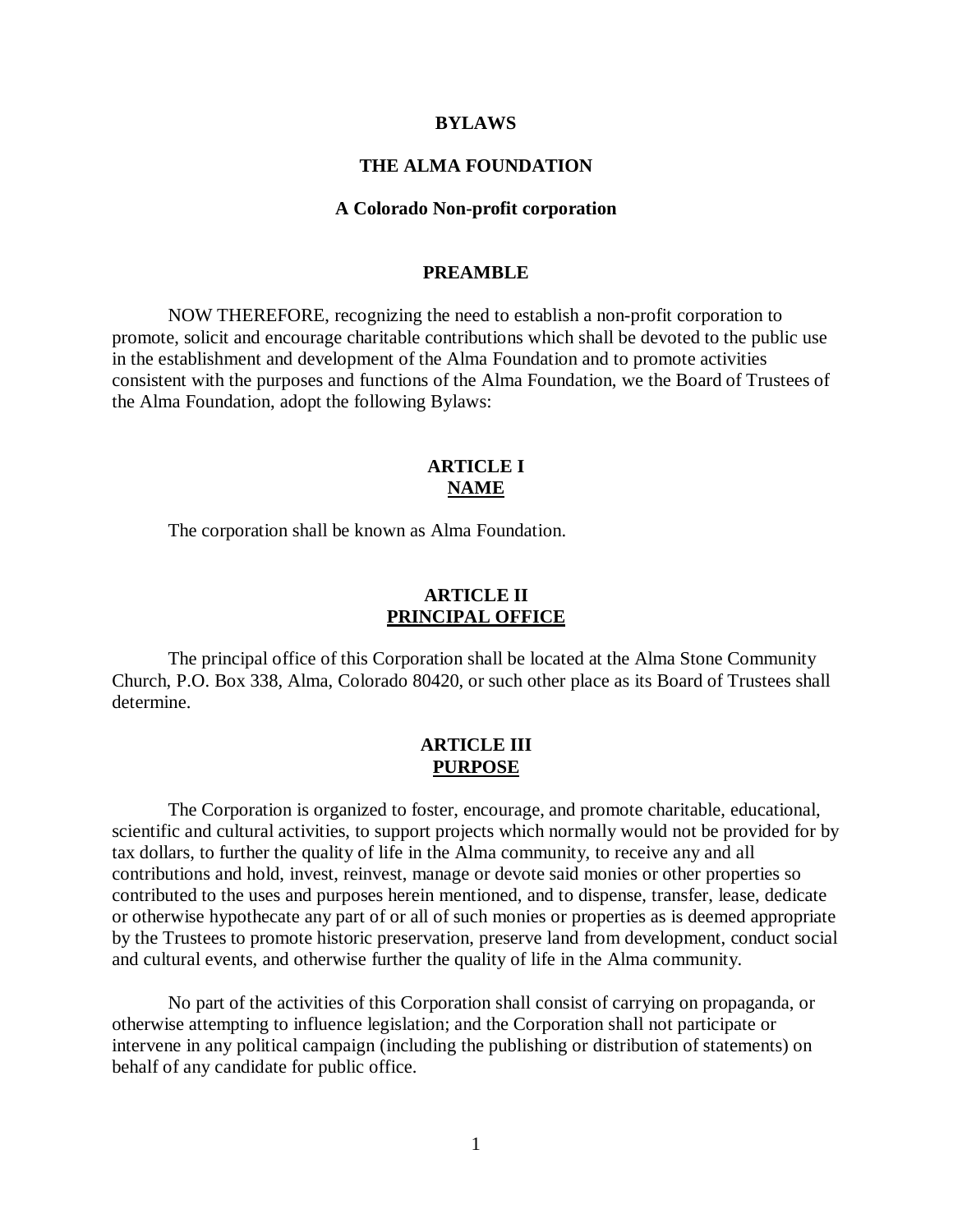#### **ARTICLE IV BOARD OF TRUSTEES**

 Section 1. Number of Trustees. The number of Trustees of this Corporation shall at no time be less than three nor more than nine. The number of Trustees, within these limits, shall be determined from time to time by the then existing Board of Trustees and the number of Trustees, within said limits, may be increased or decreased from time to time by the Board of Trustees by appropriate resolution.

 Section 2. Voting. Each Trustee shall have one vote on all questions before the Board, except that the President shall vote only to break a tie, to create a quorum, or as a personal expression on an issue.

 Section 3. Proxies Not Allowed. Trustees shall not be permitted to be represented or to vote by proxy at any meeting of the Board of Trustees.

 Section 4. Selection of Trustees. The initial members of the Board of Trustees shall consist of those designated in the Articles of Incorporation. At the first regular meeting of the Board, the Trustees shall draw lots for terms of office with one Trustee serving a three year term, one serving a two year term and one serving a one year term. Each term shall expire on May 31 with the first one year term to expire on May 31 after that Trustee has served one complete year. Each successor to the Board of Trustees appointed by the Nominating Committee shall serve a three year term thereafter.

Section 5. Removal and Resignation of Trustees. Any Trustee may be removed at any time with or without cause by a vote of a majority of the other Trustees. Any Trustee may resign at any time by giving written notice to the Corporation and acceptance of such resignations shall not be necessary to make the resignation effective.

 Section 6. Vacancies in Board of Trustees. Any vacancy occurring on the Board of Trustees, including a vacancy resulting from an increase in the number of members of the Board of Trustees, shall be filled upon recommendation of the Nominating committee. A Trustee selected to fill a vacancy shall hold office until the next May 31st or until his successor is duly selected.

 Section 7. Meetings of Trustee. The Board of Trustees shall hold a regular meeting quarterly each year at a time and place within the Alma area, State of Colorado, designated by the President of the Board of Trustees, or, upon his failure to act, by the Secretary of the Board or, upon his failure to act, by a majority of the Board of Trustees. Other meetings of the Board of Trustees may be held at such times, and places within the Alma area as may be stated in the notice of such meetings.

 Section 8. Notice of Meetings of Trustees. Three days notice of any meeting of the Board of Trustees shall be given verbally, by electronic mail, or by mail to each member of the Board of Trustees stating the place, day, and hour of the meeting and the nature of the business to be transacted. Notice by electronic mail shall be deemed given upon posting of such on the Alma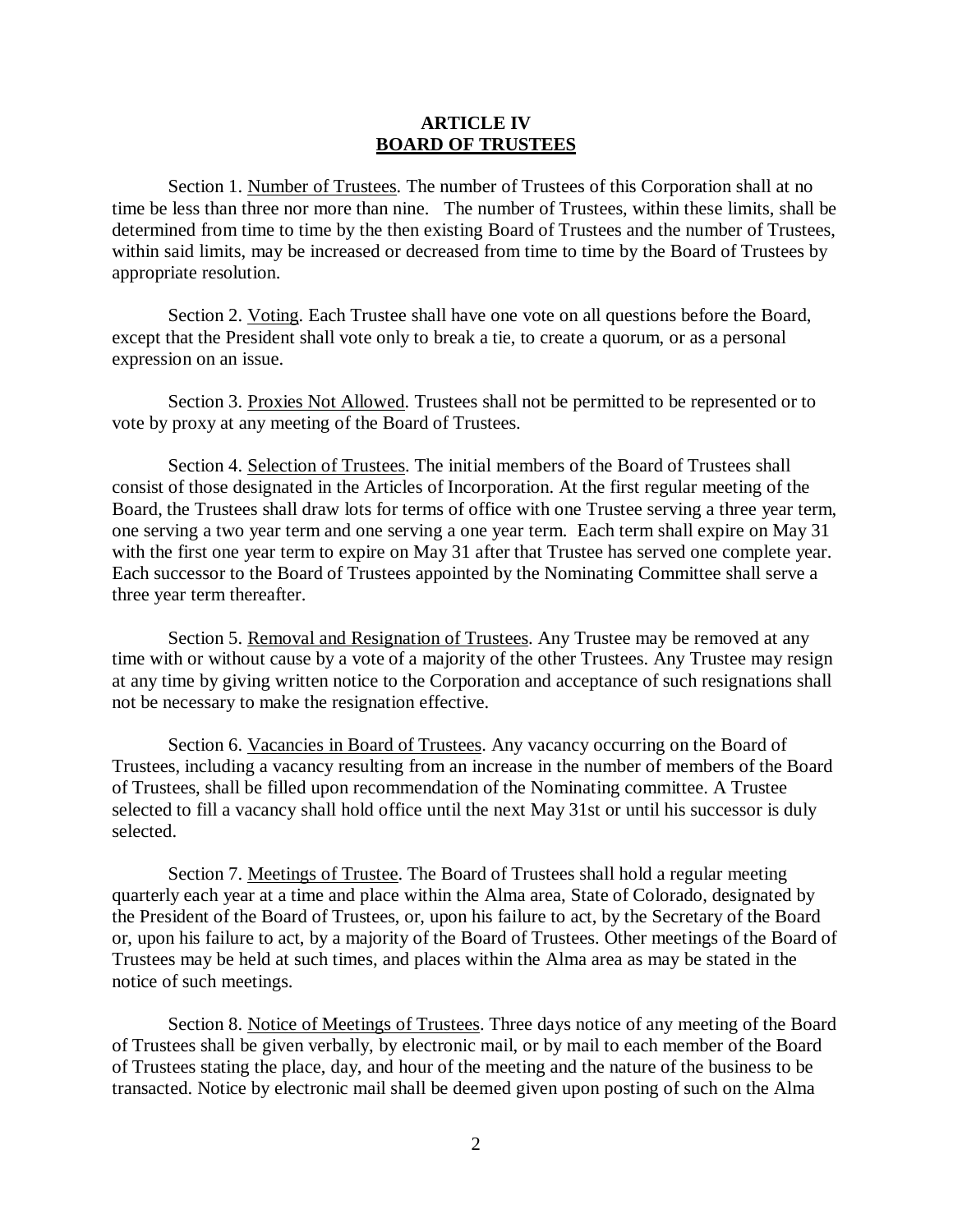Foundation web site. Notice by mail shall be deemed given upon depositing the same in the United States mail, addressed to the Trustee at his address as it appears on the books of the Corporation, with postage prepaid.

 Section 9. Quorum for Meeting of Trustees. A majority of the Board of Trustees then acting shall constitute a quorum for the transaction of business and the acts or resolutions of a majority of Trustees present at any meeting at which a quorum is present shall constitute by action of the Board of Trustees, unless otherwise stated in the Bylaws. If less than a quorum is present, the Trustees present may adjourn a meeting from time to time, to a time and place certain, without further notice other than by announcement at the meeting.

 Section 10. Waiver of Notice of Meeting of Trustees. Attendance of a Trustee at a meeting shall constitute a waiver of any objection to the notice of such meeting except where the Trustee attends a meeting for the express purpose of objecting to the notice given with respect to such meeting. A written waiver of notice given with respect to such meeting, signed by the Trustee or Trustees entitled to such notice, whether before, at, or after the time stated therein, shall be equivalent to the giving of notice of the meeting. The signatures of the Trustees subscribed to the minutes of any meeting shall constitute such a written waiver of notice of the meeting.

 Section 11. Action of Trustees Without a Meeting. Any action required to be taken at a meeting of the Trustees, or any other action which may be taken at a meeting of the Trustees, may be taken without a meeting if all of the Trustees entitled to vote with respect to the subject matter thereof consent in writing, setting forth the action so taken.

 Section 12. Conflict of Interest. Individual Trustees shall avoid situations which would bring about a conflict of interest because of associations with the corporation. If a conflict of interest should arise, the Trustee with the conflict shall abstain from participation and from voting on any matters which may constitute a conflict of interest. If, in the determination of the Board of Trustees, a Trustee has a conflict of interest which cannot be resolved, his resignation from the Board shall be tendered.

### **ARTICLE V COMMITTEES**

Section 1. Nominating Committee.

a. Organization. The Nominating Committee shall be a standing committee of two members of the Board of Trustees. One member shall be the immediate past President with the other member appointed annually by the incoming President. The term shall be for one year only. No one shall succeed himself on this Committee.

b. Procedure. Nominees to the Board of Trustees shall be personally interviewed. Upon unanimous approval by the Committee, the nominee shall be submitted to the Board of Trustees. Upon two-thirds approval by the Trustees present, said nominee shall be approved.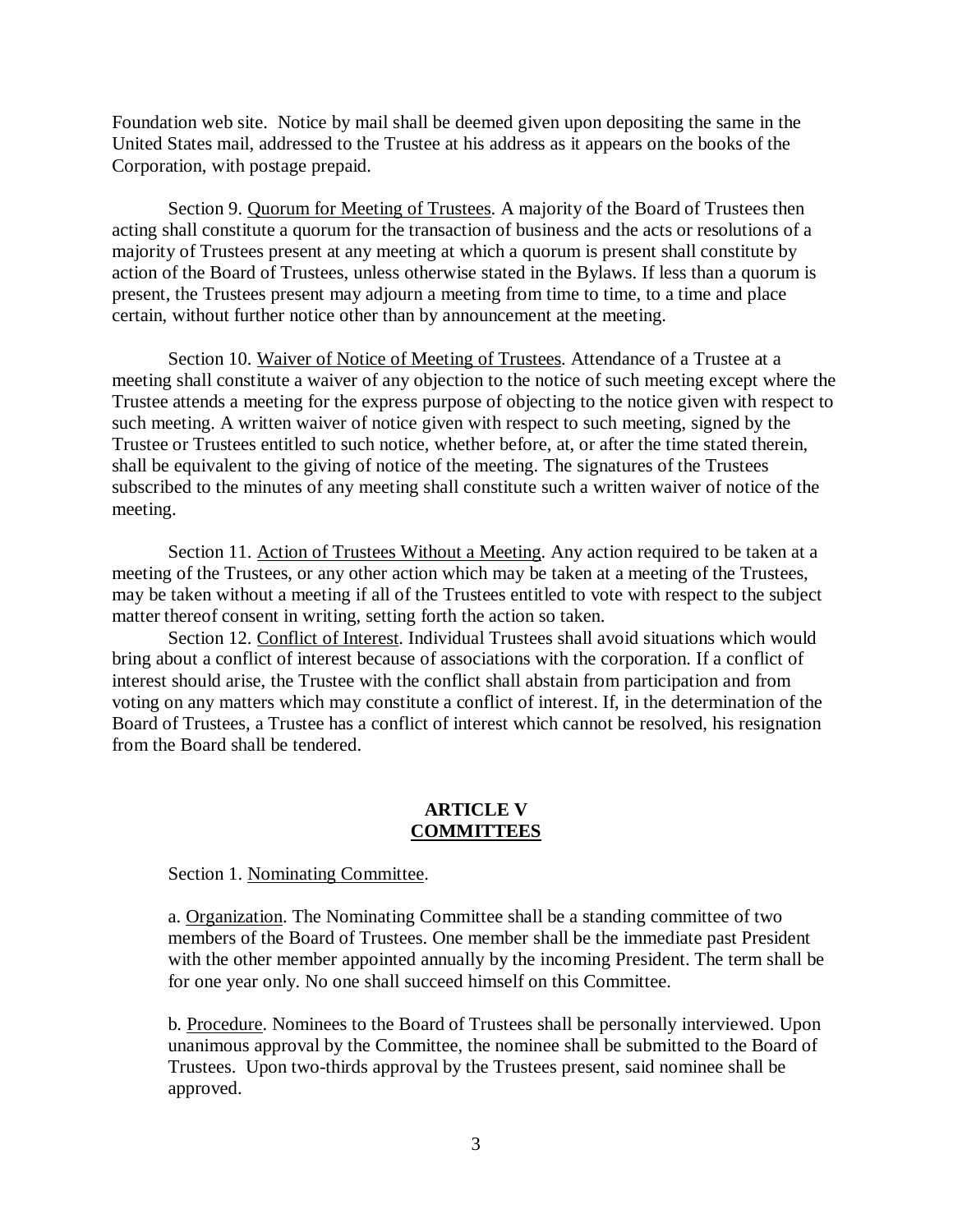Section 2. Gifts and Donations Committee.

a. Organization. The Gifts and Donations Committee shall be a standing Committee consisting of three members appointed annually by the incoming President.

b. Purpose. The Gifts and Donations Committee develops plans and methods to obtain gifts, donations and bequests for the use and benefit of the Town of Alma through this Corporation consistent with the purposes stated herein and in the Articles of Incorporation. This committee shall bring a report to each meeting of the Board of **Trustees.** 

 Section 3. Other Committees. The Board of Trustees may from time to time, by resolution, create and dissolve additional committees as deemed necessary and at its discretion.

# **ARTICLE VI OFFICERS**

Section I. Officers to be Named. The officers of the Corporation shall be a President of the Board of Trustees, a Vice President of the Board of Trustees, a Secretary and a Treasurer and such other officers and assistant officers as may be deemed necessary or desirable by the Board of Trustees. Any individual shall not hold more than one of such offices, except that the offices of the Secretary and Treasurer may be combined.

 Section 2. Selection of Officers. The Board shall elect a President, Vice president. Secretary and Treasurer-to serve for a term of two years with the selection of a new President, Vice President, Secretary and Treasurer by vote of the Board, in October of each odd-numbered year. Each officer may succeed himself for one term, except that the treasurer may succeed himself for an unlimited amount of terms.

 Section 3. President. The President shall preside at all meetings of the Board, shall decide all points of order and procedure subject to current Roberts Rules of Order, shall call special meetings in accordance with these Bylaws, shall sign any documents requiring approval by the Board, and shall see that all actions of the Board are properly taken.

 Section 4. Vice President. The Vice President shall perform the duties of the President in the President's absence and of the secretary in the secretary or assistant secretary's absence.

 Section 5. Secretary. The Secretary or an assistant secretary appointed by the secretary shall give notice of all meetings, keep the minutes of such meetings, have charge of the corporate seal, keep a list of the members of the corporation and the Board of Trustees and, in general, perform all duties as, from time to time, may be assigned by the President of the Board of Trustees. All corporate records and the official minute book shall be kept at the principal office as described in Article II.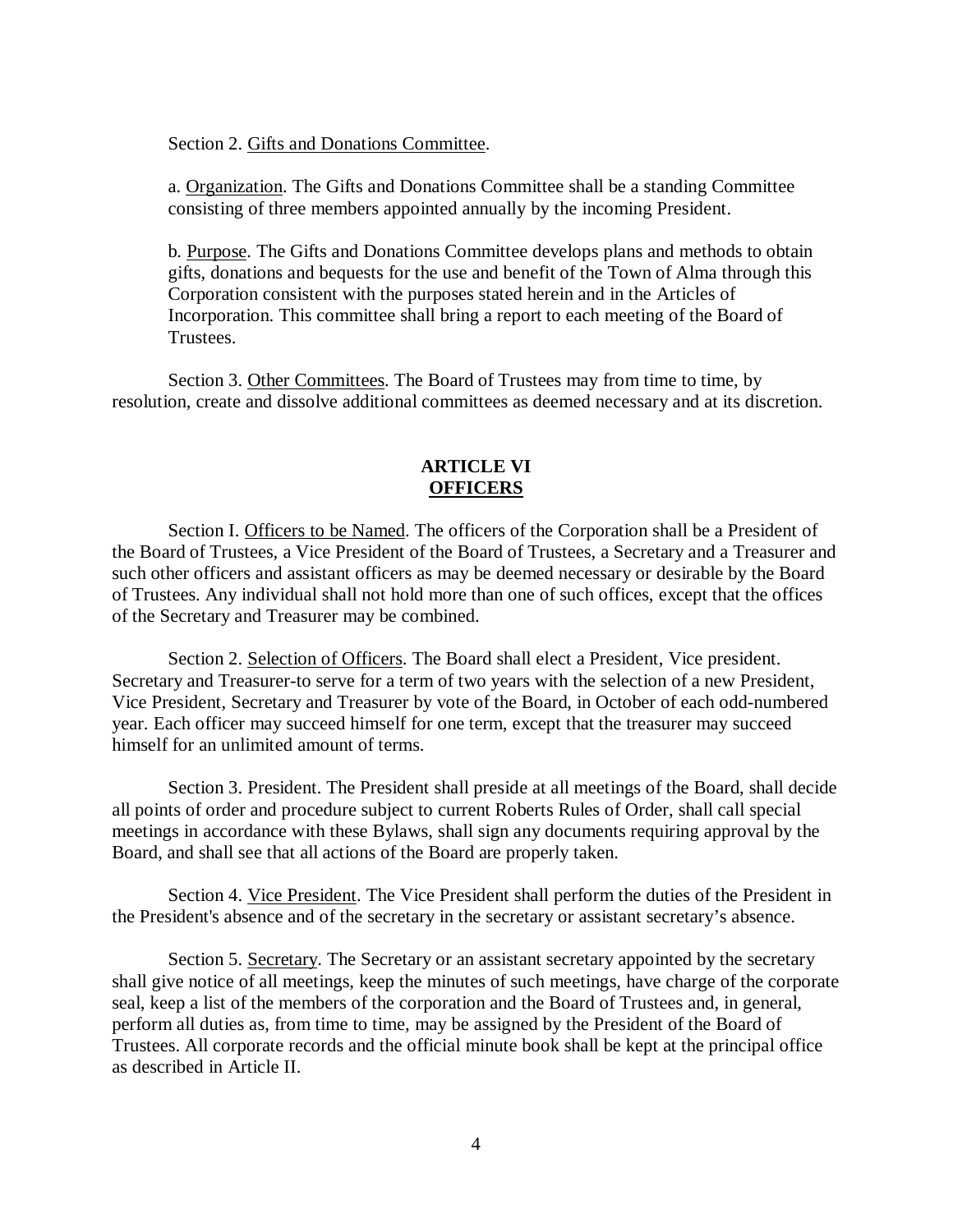Section 6. Treasurer. The Treasurer shall have custody of all moneys and securities of the Corporation, shall keep regular books of account, and in general perform all of the other duties incident to the office of the Treasurer and such other duties as may, from time to time, be assigned by the President or by the Board of Trustees. The Treasurer shall report to the Board of Trustees at each regular meeting and as requested at special meetings. The accounting books shall be audited annually.

 Section 7. Removal and Resignation of Officers. Any officer may be removed by the Board of Trustees whenever, in its judgment, the best interests of the Corporation are served thereby. Any officer may resign at any time by giving written notice thereof to the President or the Secretary and acceptance of such resignation shall not be necessary to make it effective.

 Section 8. Compensation. Trustees shall not receive compensation for their services as Trustees or officers of the Corporation.

# **ARTICLE VII SEAL**

 The Board of Trustees may adopt a seal for the Corporation which shall have inscribed thereon the name of the Corporation and the words "Seal" and "Colorado" which, when adopted by the Board of Trustees, shall constitute the corporate seal of this Corporation.

### **ARTICLE VIII FISCAL YEAR**

 The Board of Trustees may adopt a fiscal year for this Corporation which shall initially be the same as the calendar year.

# **ARTICLE IX MEMBERS**

Section 1. Designation of Members. Any person, firm, corporation or other entity contributing money, property or material services to the Corporation shall, if they so request, be a member of the Corporation from the date such contribution is received and accepted by the Corporation until the next succeeding January 1st and for one year thereafter. Any person, firm, corporation or other entity which has so contributed in an extraordinary manner may, by resolution of the Board of Trustees, become a lifetime member. Each member or lifetime member shall be entitled to one vote on all matters submitted for a vote of the membership. On or about January 1st of each year, the names and addresses of all persons, firms, corporations or other entities who have made contributions during the preceding twelve-month period and the names and addresses of any previously designated lifetime members shall be placed on a list to which shall be added from time to time during the following twelve months the names and addresses of persons, firms, corporations or other entities becoming members or lifetime